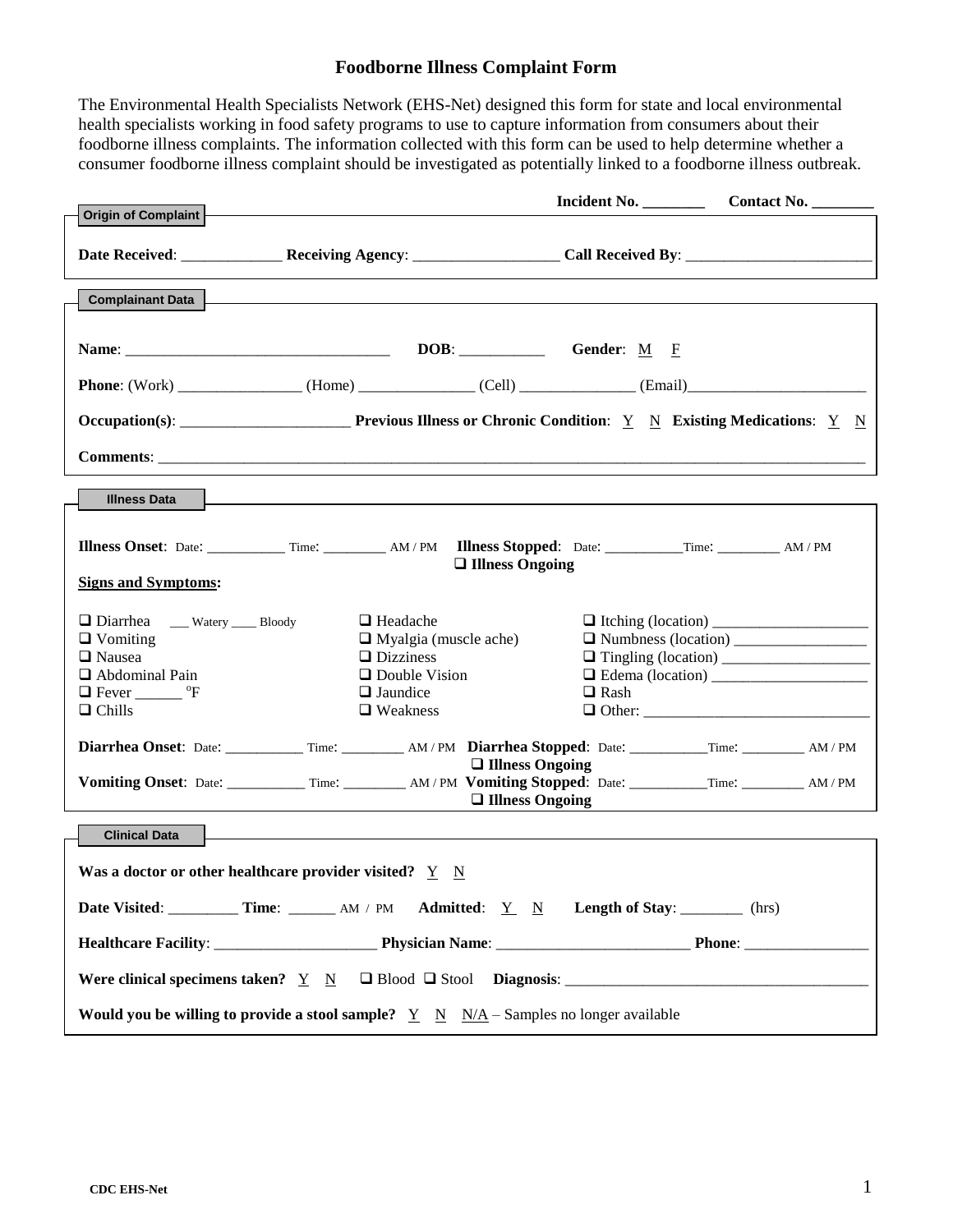|                                                                         | Number of people in party: ______ Number of people reportedly ill: _____ Group Contact: ______________________ |  |  |
|-------------------------------------------------------------------------|----------------------------------------------------------------------------------------------------------------|--|--|
| (Use following page for additional contacts)<br>(Phone):                |                                                                                                                |  |  |
| List anything unusual about the meal (temperature, taste, color, etc.)? |                                                                                                                |  |  |

| <b>Other Contacts</b> |                        |                                                                                                                                                                                                                                                    |                                                 |
|-----------------------|------------------------|----------------------------------------------------------------------------------------------------------------------------------------------------------------------------------------------------------------------------------------------------|-------------------------------------------------|
| <b>Name</b>           |                        | <b>Phone</b>                                                                                                                                                                                                                                       | <b>Associated Meal and/or Location</b>          |
|                       |                        |                                                                                                                                                                                                                                                    | $\Box$ III $\Box$ Well                          |
|                       | $\Box$ III $\Box$ Well |                                                                                                                                                                                                                                                    |                                                 |
|                       | $\Box$ III $\Box$ Well |                                                                                                                                                                                                                                                    |                                                 |
|                       | $\Box$ III $\Box$ Well |                                                                                                                                                                                                                                                    |                                                 |
|                       | $\Box$ III $\Box$ Well |                                                                                                                                                                                                                                                    | <u> 1980 - Andrea Amerikaanse kommunister (</u> |
|                       | $\Box$ III $\Box$ Well |                                                                                                                                                                                                                                                    |                                                 |
|                       | $\Box$ III $\Box$ Well |                                                                                                                                                                                                                                                    |                                                 |
|                       | $\Box$ III $\Box$ Well |                                                                                                                                                                                                                                                    |                                                 |
|                       | $\Box$ III $\Box$ Well | <u> 1980 - Jan Samuel Barbara, margaret e</u> n 1980 <mark>- Jan Samuel Barbara, establera establera establecida establecida.</mark><br>1980 - Antonio Garriera, francasa española española establecida en la contradición de la contradición de l |                                                 |
|                       |                        |                                                                                                                                                                                                                                                    |                                                 |

| <b>Other Exposures</b>                                                  |                                                                                                  |  |                                               |                                                             |
|-------------------------------------------------------------------------|--------------------------------------------------------------------------------------------------|--|-----------------------------------------------|-------------------------------------------------------------|
|                                                                         |                                                                                                  |  |                                               |                                                             |
|                                                                         |                                                                                                  |  |                                               |                                                             |
|                                                                         | <b>Other Possible Non-food Exposures within Past 2 Weeks:</b> (swimming pool, river, lake, etc.) |  |                                               |                                                             |
| Travel outside the US: $Y \ N$                                          |                                                                                                  |  |                                               |                                                             |
| Water consumed outside residence: Y N                                   |                                                                                                  |  | Location(s):                                  |                                                             |
| Well water consumed: Y N                                                |                                                                                                  |  | $\textbf{Location(s):}$                       |                                                             |
| <b>Exposure to recreational water:</b> Y N                              |                                                                                                  |  |                                               |                                                             |
| <b>Exposure to the following:</b>                                       |                                                                                                  |  |                                               |                                                             |
| $\Box$ Petting zoo<br>$\Box$ Mass gatherings<br>$\Box$ Daycare facility | $\Box$ Ill person at home or outside of home<br>$\Box$ Domestic animals or livestock             |  | $\Box$ Ill animal<br>$\Box$ Birds or reptiles | $\Box$ Diapered kids or adults<br>$\Box$ Visit nursing home |
|                                                                         |                                                                                                  |  |                                               |                                                             |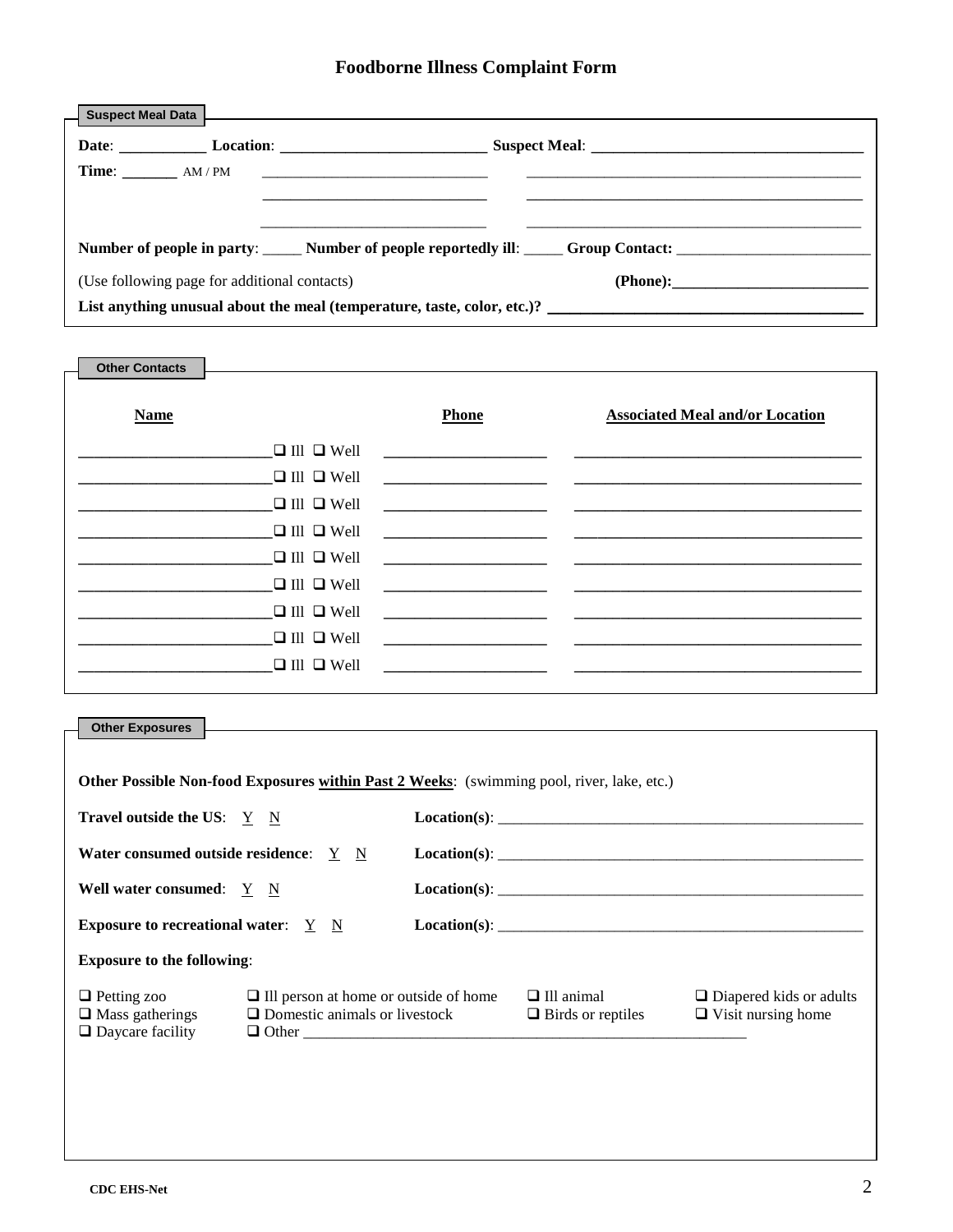| Notes:                |                                                                                                                                                                                                  |                                                  |
|-----------------------|--------------------------------------------------------------------------------------------------------------------------------------------------------------------------------------------------|--------------------------------------------------|
|                       |                                                                                                                                                                                                  |                                                  |
|                       |                                                                                                                                                                                                  |                                                  |
|                       |                                                                                                                                                                                                  |                                                  |
|                       |                                                                                                                                                                                                  |                                                  |
|                       |                                                                                                                                                                                                  |                                                  |
|                       |                                                                                                                                                                                                  |                                                  |
|                       |                                                                                                                                                                                                  |                                                  |
|                       |                                                                                                                                                                                                  |                                                  |
|                       |                                                                                                                                                                                                  |                                                  |
| 72-hr Food History    | Date: $\qquad \qquad$                                                                                                                                                                            |                                                  |
|                       |                                                                                                                                                                                                  |                                                  |
| complaint.            | This section is to be used to collect information about what the consumer ate and drank in the 72-hour period prior to the                                                                       |                                                  |
| Day of Illness Onset: |                                                                                                                                                                                                  |                                                  |
|                       |                                                                                                                                                                                                  |                                                  |
|                       |                                                                                                                                                                                                  | $Suspect Meal? \Box Yes \Box No$                 |
|                       | <b>Contacts: Contacts: Contacts: Contacts: Contacts: Contacts: Contacts: Contacts: Contacts: Contacts: Contacts: Contacts: Contacts: Contacts: Contacts: Contacts: Contacts: Contacts: Conta</b> |                                                  |
|                       |                                                                                                                                                                                                  |                                                  |
|                       | <b>Contacts:</b>                                                                                                                                                                                 | $Suspect Meal? \Box Yes \Box No$                 |
|                       |                                                                                                                                                                                                  |                                                  |
|                       |                                                                                                                                                                                                  |                                                  |
|                       | <b>Contacts:</b> Contacts:                                                                                                                                                                       | $\sim$ Suspect Meal? $\square$ Yes $\square$ No  |
|                       |                                                                                                                                                                                                  |                                                  |
|                       |                                                                                                                                                                                                  |                                                  |
|                       |                                                                                                                                                                                                  | $\frac{1}{2}$ Suspect Meal? $\Box$ Yes $\Box$ No |
|                       |                                                                                                                                                                                                  |                                                  |
|                       |                                                                                                                                                                                                  |                                                  |